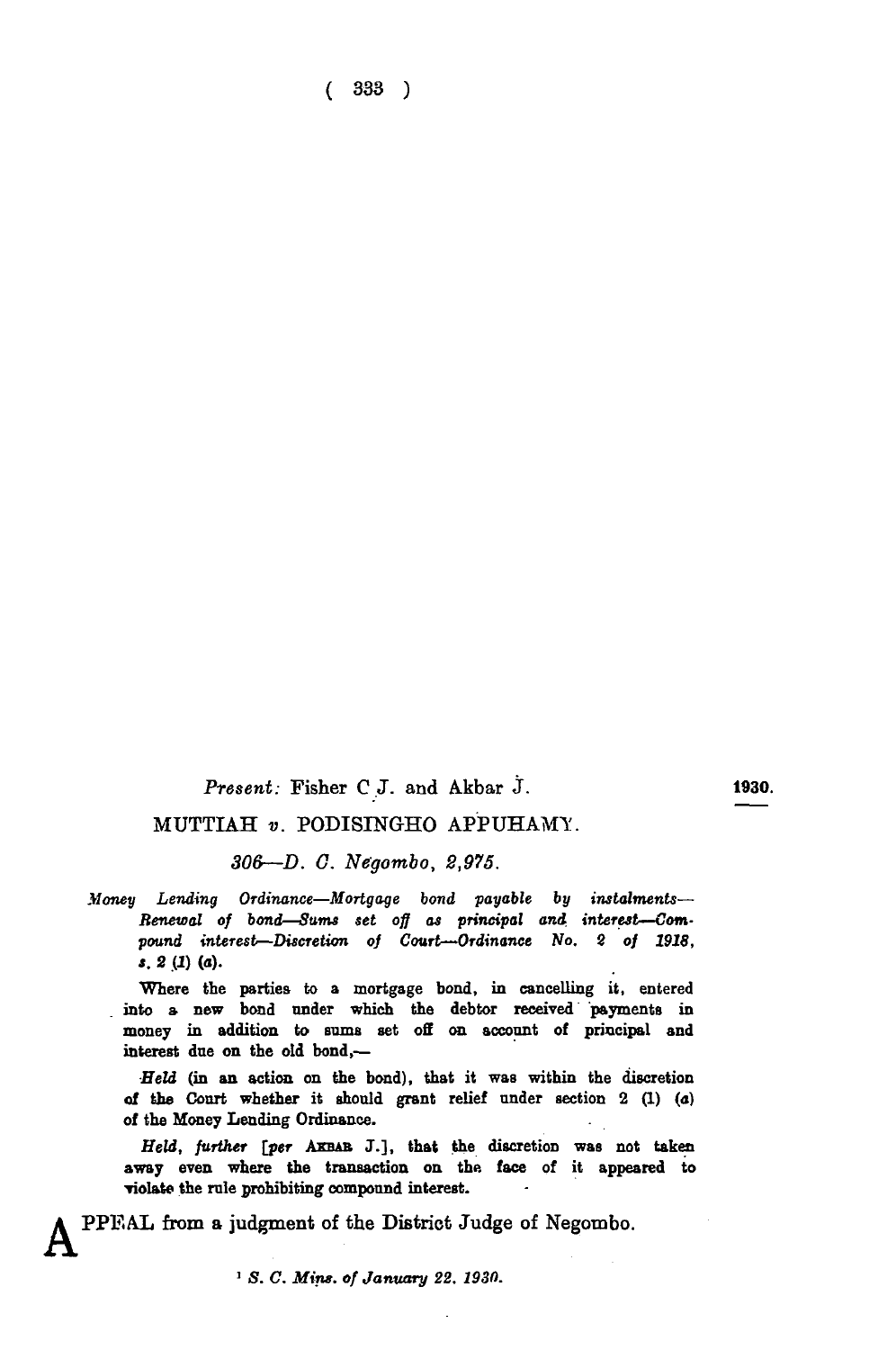**1980.** The plaintiff sued the defendant on a mortgage bond, in which the *Muttiah v.* consideration is stated to be Rs. 15,000, for the recovery of a sum of *Podisingho* Rs. 16,312,50, which included interest on the sum horrowed at the *Podisingho* Rs. 16,312.50, which included interest on the sum borrowed ai the rate of 15 per cent. The defendant moved for an accounting under the Money Lending Ordinance, No. 2 of 1918, s. 2 (1)  $(a)$ , and  $\cdots$ commissioner was appointed by Court. The learned District Judge gave judgment in favour of the plaintiff for the full amount of his claim.

*H. V. Perera* (with *Weeraxooria),* for defendant, appellani.

*Croos Dabrera* (with *H. K. P. de Silva),* for plaintiff, respondent.

February 13, 1930. FISHER  $C.J.$ —

This is an appeal from a judgment in favour of the plaintiff in an action brought by him to recover the sum of Rs.  $15,000$  and interest due under a mortgage bond. The defendant invoke the jurisdiction conferred by section 2 of the Money Lending Ordinance, No. 2 of  $1918$ ,<sup>1</sup> to reopen money lending transactons where, "there is evidence which satisfies the Court- that the return to be received by the creditor over and above what was actually lent . . . . is excessive, and that the transaction was harsh and unconscionable." The only issue admitted to be tried in the District Court was " what sum is fairly due to the plaintiff on account of the transactions that have led up to the bond sued upon? " and after a very careful examination and consideration ( f all the facts the learned District Judge held that the amount due by the defendant to the plaintiff. was the amount sued for. All the facts are fully set out in my brother Akbar's judgment, which I have had the advantage of reading, and 1 agree that the conclusion to which the learned District Judge came was right.

It was contended before us that the sum claimed in the action was partly composed of compound interest and that therefore the amount for which the defendant was liable must be reduced to that extent at all events, and *Mudiyanse v. Vander Poorten2* was cited in support of that contention. There is certainly no provision in the mortgage bond on which the claim is based whch can be construed as an agreement to pay compound interest, and it cannot therefore be impeached on that ground. But for the purposes of considering the question of whether section 2 of the Money Lending Ordinance should be applied a Court is entitled to look at the origin and composition of all sums comprising the capital made payable by the document sued upon, and when that is done in this case the result is that the sum claimed by the plaintiff is somewhat less than the

1 *Leg. En. I I r.. 582.* 2 *23 N. L. R. 342.*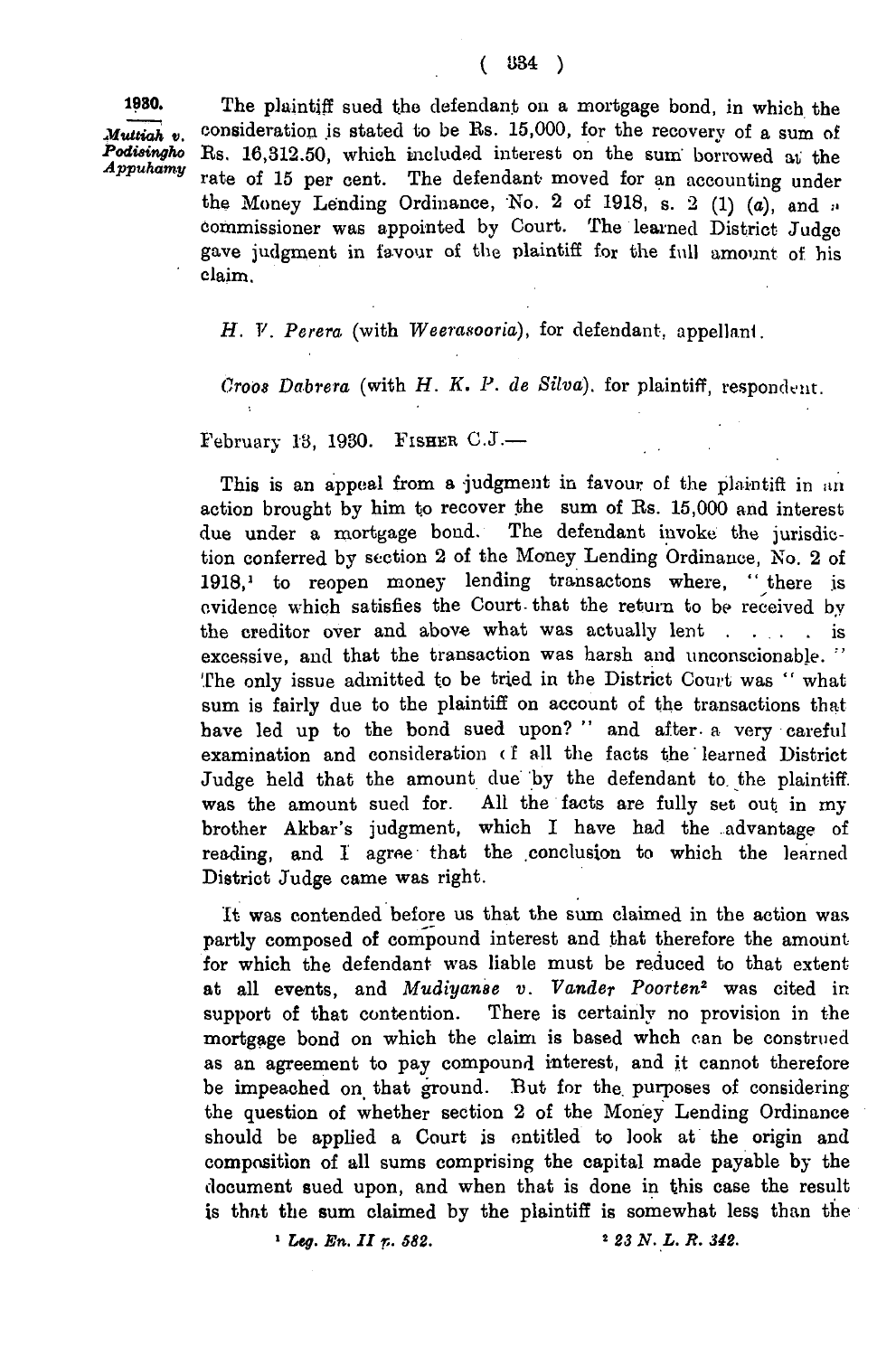total amount advanced by him with interest at 15 per cent. I do not think that is an excessive return within the meaning of section 2  $_{\text{Fisher C.J.}}$ of the Money Lending Ordinance under the circumstances. 1980.

The appeal must be dismissed with costs.

*Muttiah v. Podiaingho Appuhamy*

## $·$  AKBAR  $J.$ —

The plaintiff is a Chetty money lender who sued the defendant on a mortgage bond (in which the consideration is stated to be Rs. 15,000) for a sum of Rs. 16,312.50 with interest on the sum borrowed (Rs. 15,000) at 15 per cent, per annum from January 4, 1929, till date of decree, and further interest till payment in full. The defendant prayed for an accounting under the Money Lending Ordinance, No. 2 of 1918, s. 2 (1) (a) and *(b).* A commissioner was appointed by the Court whose report has been put in evidence. The parties went to trial on one issue, namely, what sum is fairly due to the plaintiff on account of the transactions that have led up to the bond sued upon? The District Judge has given judgment for the plaintiff for the full sum claimed, and the appeal is pressed on the one ground stated by the commissioner in his report, namely, that only a sum of Rs. 11,275.91 was due to the plaintiff. The defendant's Counsel argued this appeal on the ground that the plaintiff had arrived at the sum claimed by him by charging interest on interest, which is prohibited by the Roman-Dutch law. The bond sued upon was entered into between the plaintiff and the defendant on October 5, 1926, in the circumstances mentioned by the commissioner in his report. It appears that the defendant had entered into " instalment bonds " on previous occasions, and the bond sued upon in this case, which is for Rs. 15,000, was entered into in October, 1926; owing to the cancellation of an instalment bond No. 281 which had been entered into on April 13, 1926, for the sum of Rs. 10,980. This bond No. 281 in turn was entered into when the previous instalment bond for Rs. 6,000 drawn up on July 28, 1923, was cancelled on April 13, 1926, instead of that bond being allowed to run its full course of six years, commencing from July 28, 1923. The defendant's Counsel in his appeal based his argument entirely on the commissioner's report, because no evidence was led at the trial on behalf of the defendant, the only evidence recorded being that of the plaintiff himself. According to the commissioner's report he was of opinion that the bond No. 281 of April 13, 1926, was wrongly given for the sum of Rs. 10,980, when it ought to have really been given for Rs. 9,227.05. In the attestation clause of bond No. 281 it is stated that the consideration is made up as follows: —

Rs. 4,418— deducted in settlement of the balance due on mortgage bond No. 1,611 executed on July 28, 1923.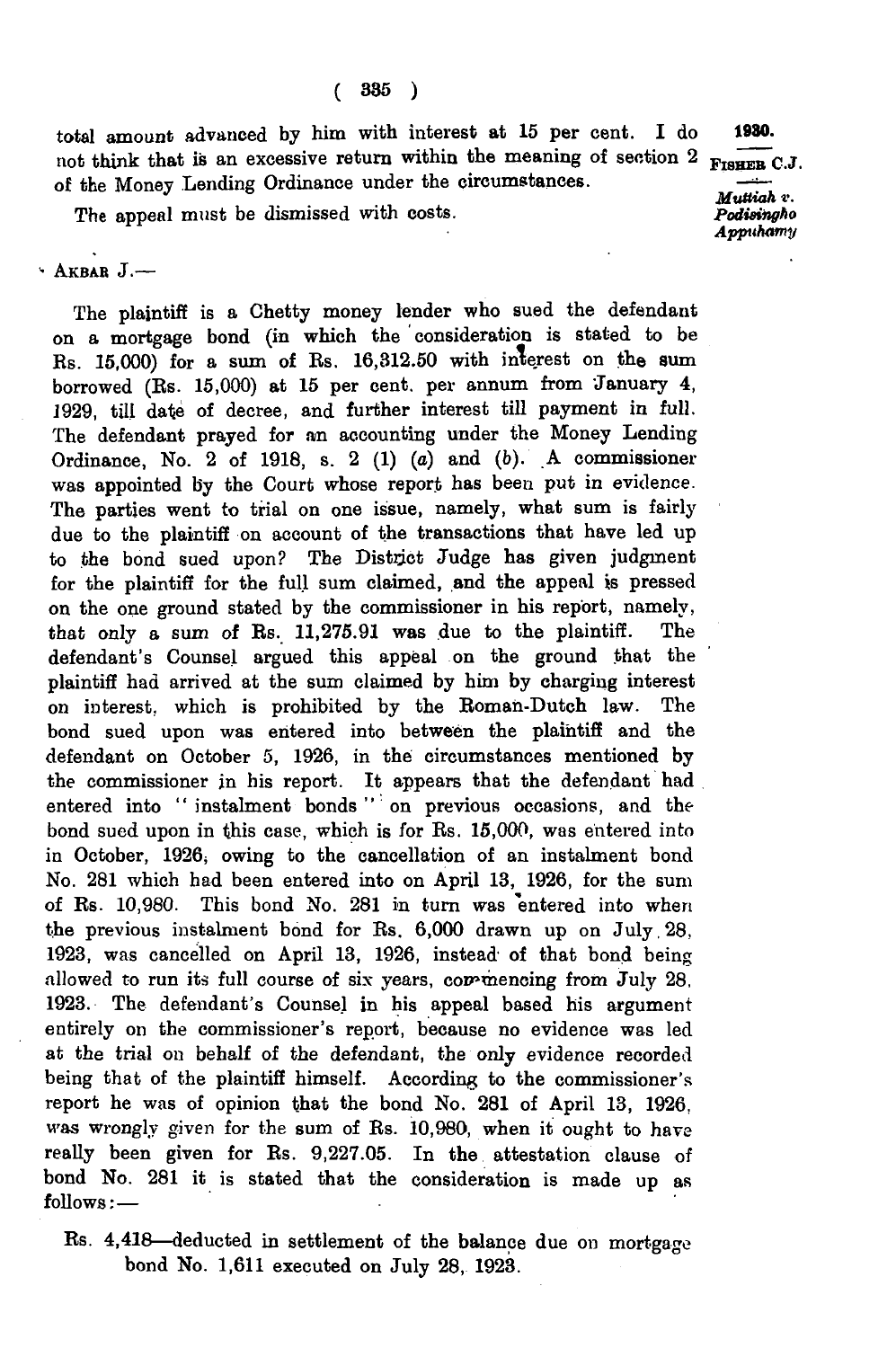1980. Rs. 451.40—deducted as the first instalment of part principal

Akbab J.

*Muttiah v. Podisingho Appuhamy*

- and two months' interest recovered in advance on bond No. 281. Rs. 2,755— deducted in settlement of another bond No. 1,527 of
- February 12, 1925.
- Rs. 2,000—in payment of a promissory note dated February 10, 1926.
- Rs. 1,355.60—paid in cash on the execution of the bond No. 281.

All these variouts sums amounted to Rs. 10,980. The commissioner points out in his report that the sum of Rs. 4,418 stated to have been deducted in settlement of the balance due on bond No. 1,611 was an overcharge, and that the sum really due was the balance principal on this bond No. 1,611, i.e., Rs. 3,333.36. Similarly the sum of Rs. 2,755 stated to be due on bond No. 1,527 was an overcharge, and that the real sum due on this bond 1,527 as balance principal was Rs. 338.31.

The Chetty explained in his evidence that the two bonds Nos. 1,611 and 1,527 were instalment bonds and that the overcharges were made when the two bonds Nos.  $1,611$  and  $1,527$  were cancelled with the consent of the defendant for loss of profits the Chetty had incurred in suddenly cancelling these two bonds whilst they were in the course of running and before they had expired. As explained by the District Judge, these instalment bonds were given at a low rate of interest as the Chetty hoped to recoup himself from the instalments paid by the borrower every two months by which the principal was reduced. Every two months the borrower had to pay a certain sum of money in reduction of the principal and at the same time he had to pay interest on the full sum borrowed at the rate of interest at 8 per cent. So that it will be seen that by the Chetty agreeing to cancel this bond almost in the middle of the period provided in the bond he .was forfeiting the profits which would have accrued to him if the bond had run its full course. There can be no doubt at all that the so-called overcharge was the consideration for the Chetty agreeing to cancel the old bond and merging it into a new bond. Otherwise I cannot understand why the Chetty did not insist on the bonds running their full course and the new loan being secured by another bond. So that when it is provided in bond No. 281 that Rs. 4,418 was to be reckoned as the amount due on bond No. 1,611, this was a new contract and the overcharge was added on to the consideration stated in the new bond No. 281 executed on the cancellation of bond No. 1,611. As the District Judge says, this amount was a *quid pro quo* for the cancellation of bond No. 1,611. There is no doubt at all that the defendant agreed to this course because bond No. 281 was signed by him, and in the attestation clause it is stated that this amount Rs. 4,418 was the sum agreed upon as the balance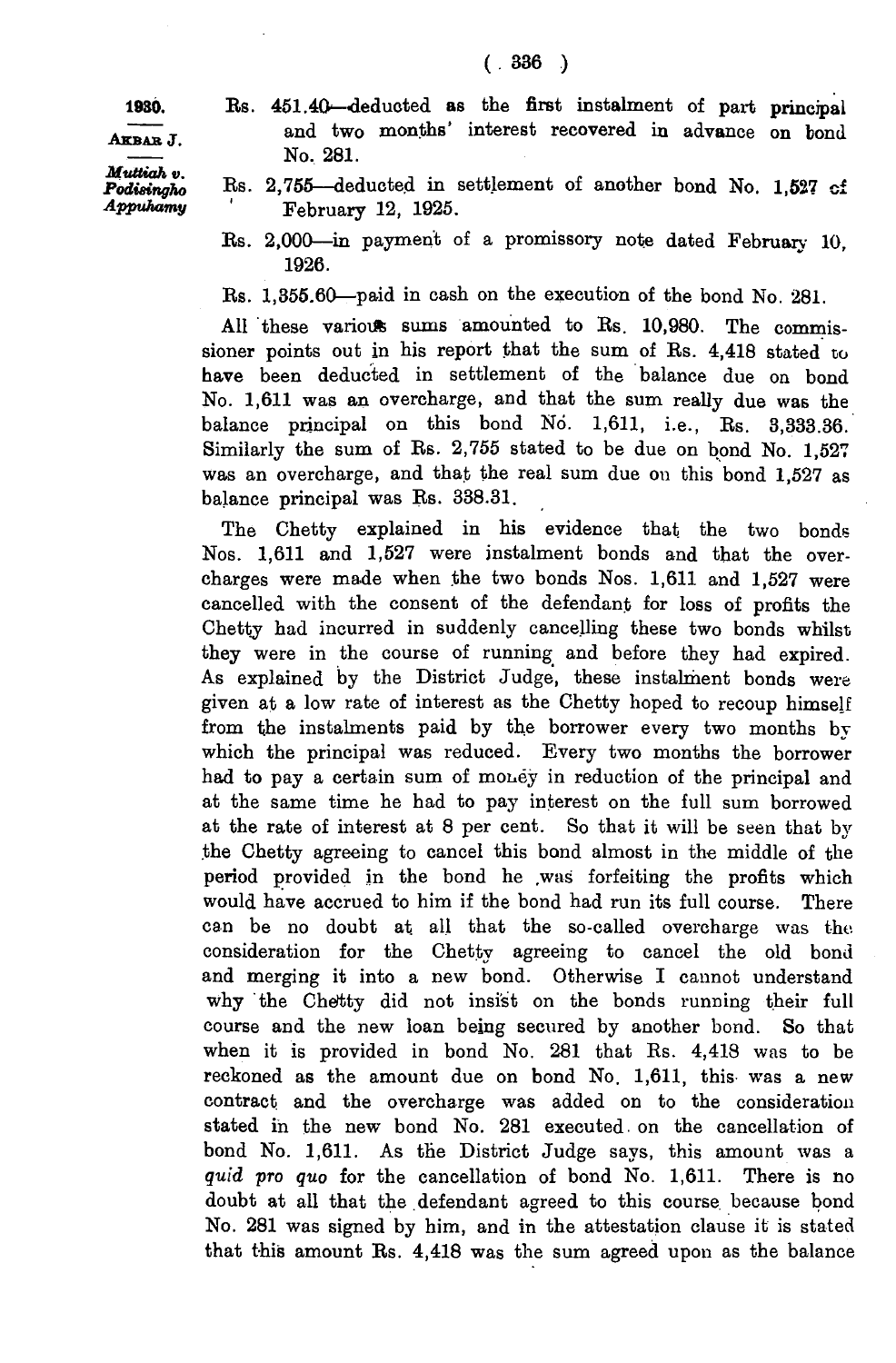due on No. 1,611. Further on this calculation the sum of Es. 1,356.60 was paid in cash to the defendant when bond No. 281 was signed. The only question that arises in this appeal is whether when bond No. 281 stated that the balance due on bond No. 1,611 was Rs. 4,418 and not Rs. 3,333.36, the difference between these two amounts was really interest added on to the principal or whether it is a definite consideration paid by the defendant to induce the Chetty to enter into a new bond. That it is evidence of a new contract is clear from the fact that this difference between the two sums really represents interest as the rate of 12 per cent., which rate is not mentioned in the bond No. 1,611. Ordinarily, of course, the rule of Roman-Dutch law strictly prohibits interest on interest. So that if a creditor and a debtor were to agree that the interest was to be added on to the principal- periodically and interest was to be calculated on these two sums as principal, this would be illegal. Similarly, if there is a new contract on the termination of an old contract, a Court can give relief to the debtor under the Money Lending Ordinance if the terms of such new contract appear to be inequitable and unconscionable. But the evidence in this case clearly shows that this principle cannot be applied to a case of this kind where the Chetty and the defendant cancelled a running bond, under which the Chetty hoped to get his full profits during the later part of the period fixed in the bond for the payment of instalments, right in the middle of this period. Similarly when the bond sued upon in this case was entered into on October 5, 1926, cancelling the bond No. 281 (which had only begun to run from April 12, 1926, *i.e.,* a period of only six months, when the full period provided in the bond is six years), it is quite evident to my mind that- the bond sued upon was based on a new contract. I do not, therefore, see on what ground the defendant can complain that the .transaction was harsh and unconscionable. Even under section 2 (1) (b) of Ordinance No. 2 of 1918 it is within the discretion of the Court whether it will reopen a transaction even when on the face of it the transaction would seem to violate the rule prohibiting *t* compound interest. The District. Judge has refused to exercise this discretion in this case, and I cannot say that he has wrongly exercised his discretion in this matter. In considering whether the transactions relating to the cancellation of the bond were equitable or not one should keep in mind section 3 of the Ordinance which is as follows: " in the exercise of its powers the Court shall have regard to the lapse of time, the conduct of the party praying for relief and any other equitable considerations that the justice of the case may require to be taken into account. " The justice of this case seems to me to require that full effect must be given to the new bond entered into, because the defendant clearly got an advantage on the execution of the new bond in that actual cash payment was

1980.

Akbab J.

*Muttiah v. Podieingho Appuhamy*